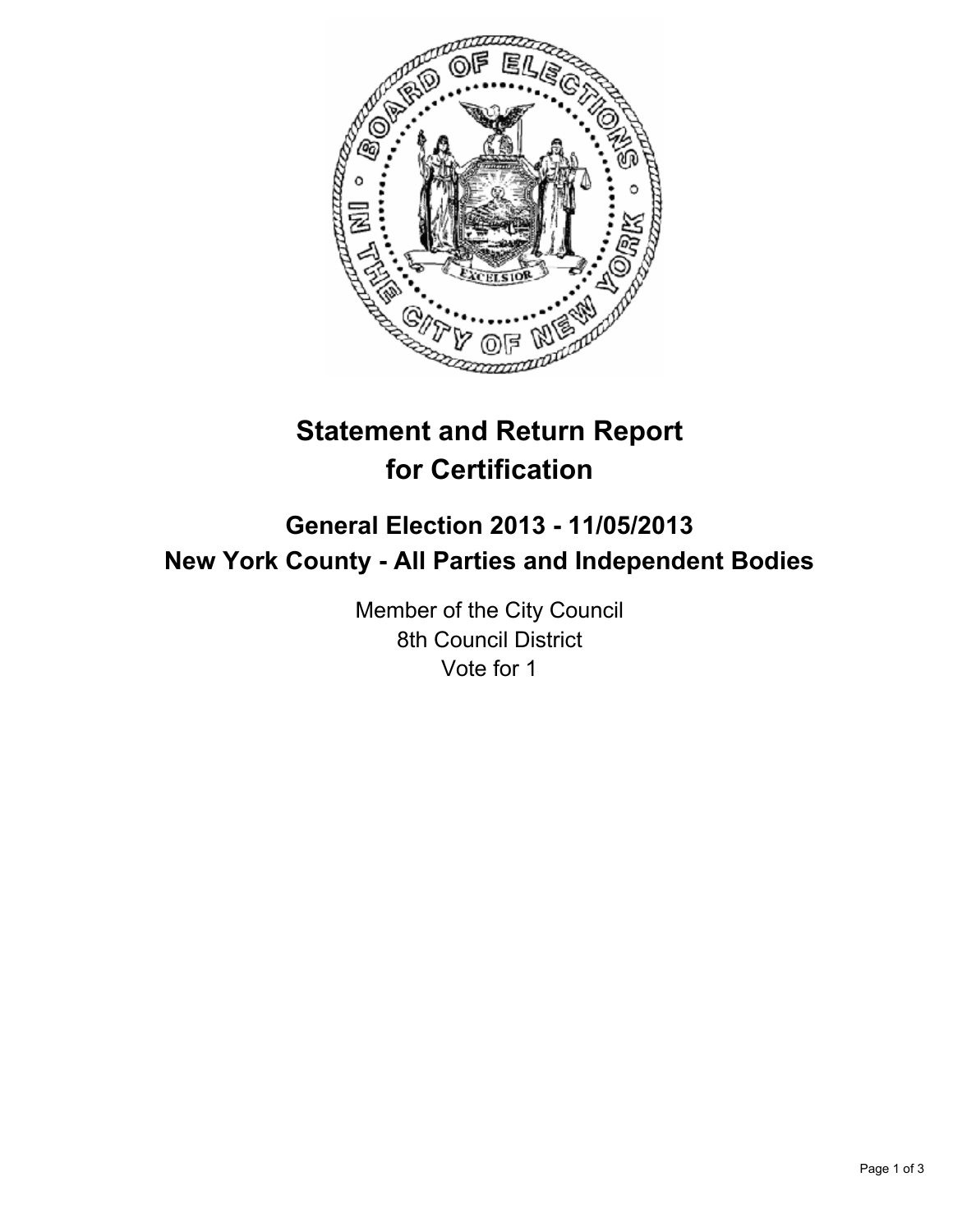

### **Assembly District 68**

| <b>PUBLIC COUNTER</b>                                    | 9,779        |
|----------------------------------------------------------|--------------|
| <b>EMERGENCY</b>                                         | 0            |
| ABSENTEE/MILITARY                                        | 220          |
| <b>FEDERAL</b>                                           | 0            |
| <b>SPECIAL PRESIDENTIAL</b>                              | $\mathbf{0}$ |
| <b>AFFIDAVIT</b>                                         | 174          |
| <b>Total Ballots</b>                                     | 10,173       |
| Less - Inapplicable Federal/Special Presidential Ballots | 0            |
| <b>Total Applicable Ballots</b>                          | 10,173       |
| MELISSA MARK-VIVERITO (DEMOCRATIC)                       | 7,840        |
| RALINA M. CARDONA (REPUBLICAN)                           | 509          |
| MELISSA MARK-VIVERITO (WORKING FAMILIES)                 | 274          |
| CHRISTOPHER R. GIATTINO (LIBERTARIAN)                    | 100          |
| ADRIANA C. DELEON (WRITE-IN)                             | 1            |
| DAVID GARDERO (WRITE-IN)                                 | 1            |
| <b>GWEN GOODWIN (WRITE-IN)</b>                           | 1            |
| LENNARD MCNEIL (WRITE-IN)                                | 1            |
| UNATTRIBUTABLE WRITE-IN (WRITE-IN)                       | 5            |
| <b>Total Votes</b>                                       | 8,732        |
| Unrecorded                                               | 1,441        |